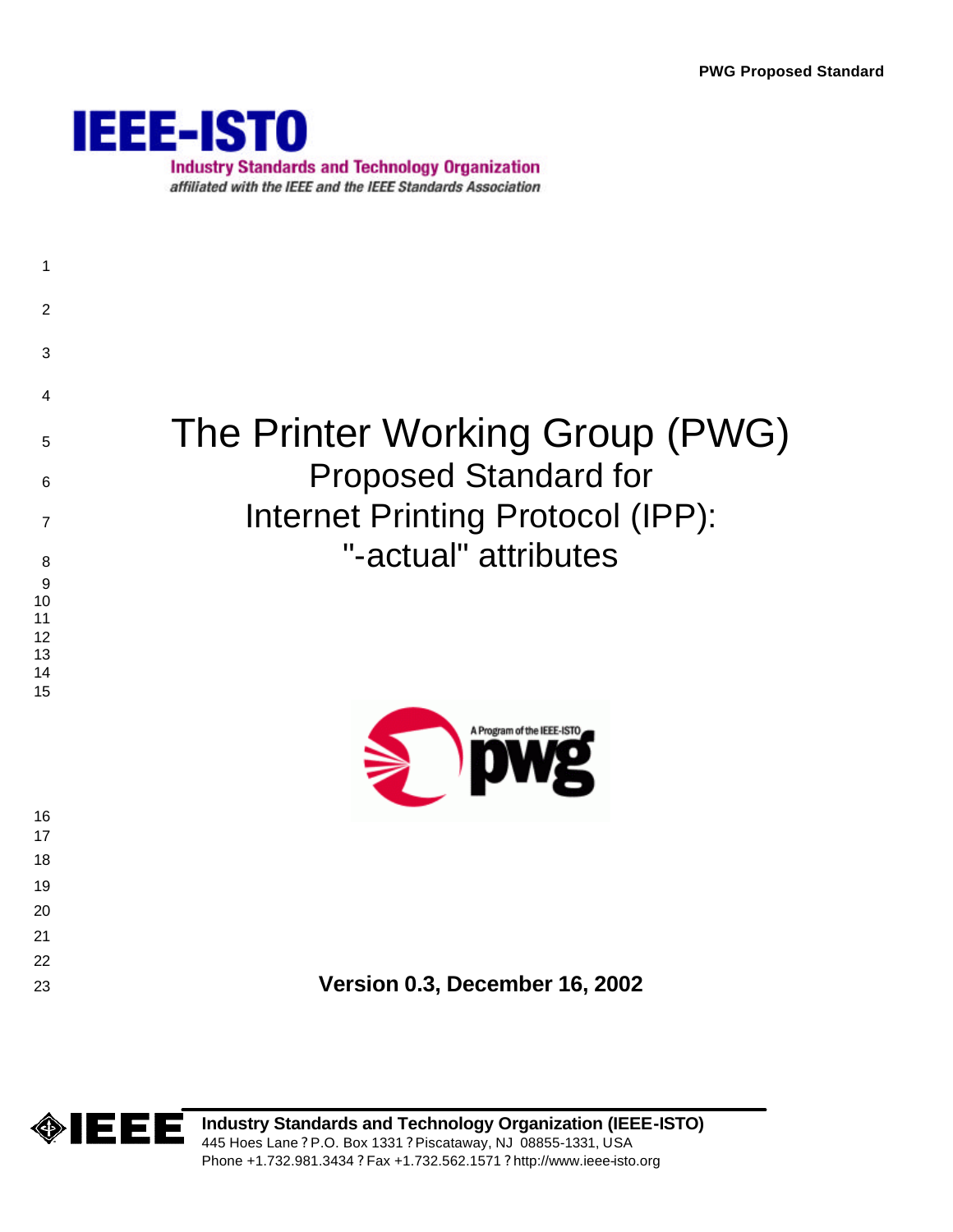| 24                               |                                                                                                                                                                                                                                                                                                                                                                                                                                                                      |
|----------------------------------|----------------------------------------------------------------------------------------------------------------------------------------------------------------------------------------------------------------------------------------------------------------------------------------------------------------------------------------------------------------------------------------------------------------------------------------------------------------------|
| 25                               |                                                                                                                                                                                                                                                                                                                                                                                                                                                                      |
| 26                               |                                                                                                                                                                                                                                                                                                                                                                                                                                                                      |
| 27                               |                                                                                                                                                                                                                                                                                                                                                                                                                                                                      |
| 28                               |                                                                                                                                                                                                                                                                                                                                                                                                                                                                      |
| 29                               | The Printer Working Group (PWG)                                                                                                                                                                                                                                                                                                                                                                                                                                      |
| 30                               | <b>Proposed Standard for</b>                                                                                                                                                                                                                                                                                                                                                                                                                                         |
|                                  |                                                                                                                                                                                                                                                                                                                                                                                                                                                                      |
| 31                               | Internet Printing Protocol (IPP):                                                                                                                                                                                                                                                                                                                                                                                                                                    |
| 32                               | "-actual" attributes                                                                                                                                                                                                                                                                                                                                                                                                                                                 |
| 33                               |                                                                                                                                                                                                                                                                                                                                                                                                                                                                      |
| 34                               | Version 0.3, December 16, 2002                                                                                                                                                                                                                                                                                                                                                                                                                                       |
| 35                               |                                                                                                                                                                                                                                                                                                                                                                                                                                                                      |
| 36                               |                                                                                                                                                                                                                                                                                                                                                                                                                                                                      |
| 37<br>38                         |                                                                                                                                                                                                                                                                                                                                                                                                                                                                      |
| 39<br>40<br>41<br>42             | Abstract: This document defines an extension to the Internet Printing Protocol/1.0 (IPP/1.0) [RFC2566, RFC2565] &<br>IPP/1.1 [RFC2911, RFC2910] for the OPTIONAL "-actual" set of Job Description attributes that correspond to Job<br>Template attributes defined in IPP. These "-actual" attributes allow the client to determine the true results of a print<br>job regardless of what was specified in the Create-Job or Print-Job operation.                    |
| 43                               |                                                                                                                                                                                                                                                                                                                                                                                                                                                                      |
| 44<br>45                         | This version of the PWG Proposed Standard is available electronically at:<br>ftp://ftp.pwg.org/pub/pwg/ipp/new_ACT/pwg-ipp-actual-attrs-v03-021216.pdf, .doc                                                                                                                                                                                                                                                                                                         |
| 46<br>47<br>48<br>49<br>50<br>51 | This document is an IEEE-ISTO PWG Proposed standard. For a definition of a "PWG Proposed Standard" and its<br>transition to a "PWG Draft Standard", see: ftp://ftp.pwg.org/pub/pwg/general/pwg-process.pdf. After approval by the<br>PWG (by a Last Call) to transition this Proposed Standard to a Draft Standard, an IEEE-ISTO number will be<br>assigned and this PWG Draft Standard will be available electronically at:<br>ftp://ftp.pwg.org/pub/pwg/standards/ |
| 52                               |                                                                                                                                                                                                                                                                                                                                                                                                                                                                      |
| 53                               |                                                                                                                                                                                                                                                                                                                                                                                                                                                                      |
| 54                               |                                                                                                                                                                                                                                                                                                                                                                                                                                                                      |
|                                  | © 2002, IEEE Industry Standards and Technology Organization. All rights reserved.<br>The IEEE-ISTO is affiliated with the IEEE and the IEEE Standards Association.<br>IEEE-ISTO 5100.x is a trademark of the IEEE-ISTO.                                                                                                                                                                                                                                              |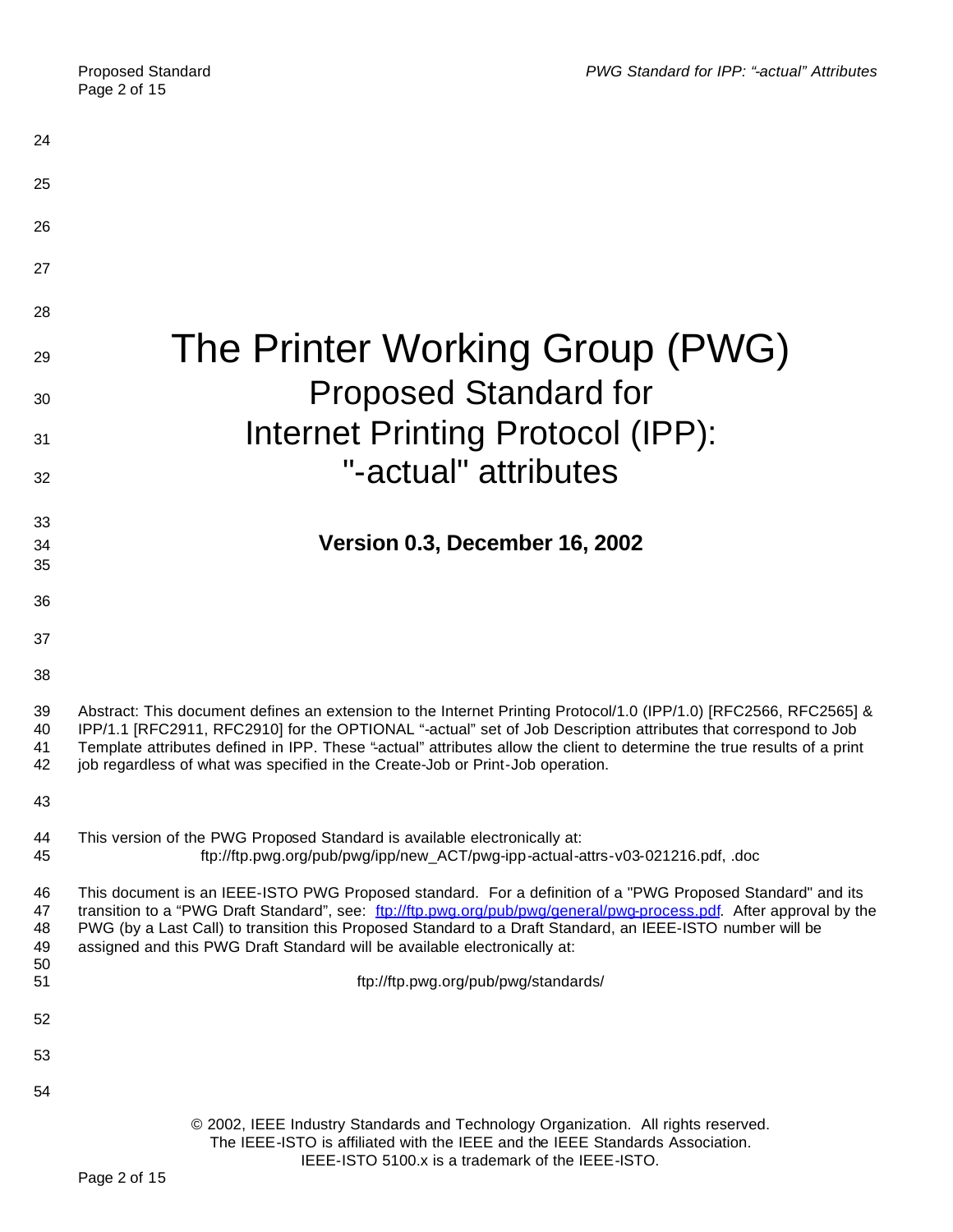#### **Copyright (C) 2002, IEEE ISTO. All rights reserved.**

 This document may be copied and furnished to others, and derivative works that comment on, or otherwise explain it or assist in its implementation may be prepared, copied, published and distributed, in whole or in part, without restriction of any kind, provided that the above copyright notice, this paragraph and the title of the Document as referenced below are included on all such copies and derivative works. However, this document itself may not be modified in any way, such as by removing the copyright notice or references to the IEEE-ISTO and the Printer Working Group, a program of the IEEE-ISTO.

Title: The Printer Working Group Standard for the Internet Printing Protocol (IPP): "-actual" attributes

 The IEEE-ISTO and the Printer Working Group DISCLAIM ANY AND ALL WARRANTIES, WHETHER EXPRESS OR IMPLIED INCLUDING (WITHOUT LIMITATION) ANY IMPLIED WARRANTIES OF MERCHANTABILITY OR FITNESS FOR A PARTICULAR PURPOSE.

 The Printer Working Group, a program of the IEEE-ISTO, reserves the right to make changes to the document without further notice. The document may be updated, replaced or made obsolete by other documents at any time.

 The IEEE-ISTO takes no position regarding the validity or scope of any intellectual property or other rights that might be claimed to pertain to the implementation or use of the technology described in this document or the extent to which any license under such rights might or might not be available; neither does it represent that it has made any effort to identify any such rights.

The IEEE-ISTO invites any interested party to bring to its attention any copyrights, patents, or patent applications, or

other proprietary rights which may cover technology that may be required to implement the contents of this

 document. The IEEE-ISTO and its programs shall not be responsible for identifying patents for which a license may be required by a document and/or IEEE-ISTO Industry Group Standard or for conducting inquiries into the legal

- validity or scope of those patents that are brought to its attention. Inquiries may be submitted to the IEEE-ISTO by e-mail at:
- 

#### 77 ieee-isto@ieee.org.

 The Printer Working Group acknowledges that the IEEE-ISTO (acting itself or through its designees) is, and shall at all times, be the sole entity that may authorize the use of certification marks, trademarks, or other special designations to indicate compliance with these materials.

 Use of this document is wholly voluntary. The existence of this document does not imply that there are no other ways to produce, test, measure, purchase, market, or provide other goods and services related to its scope.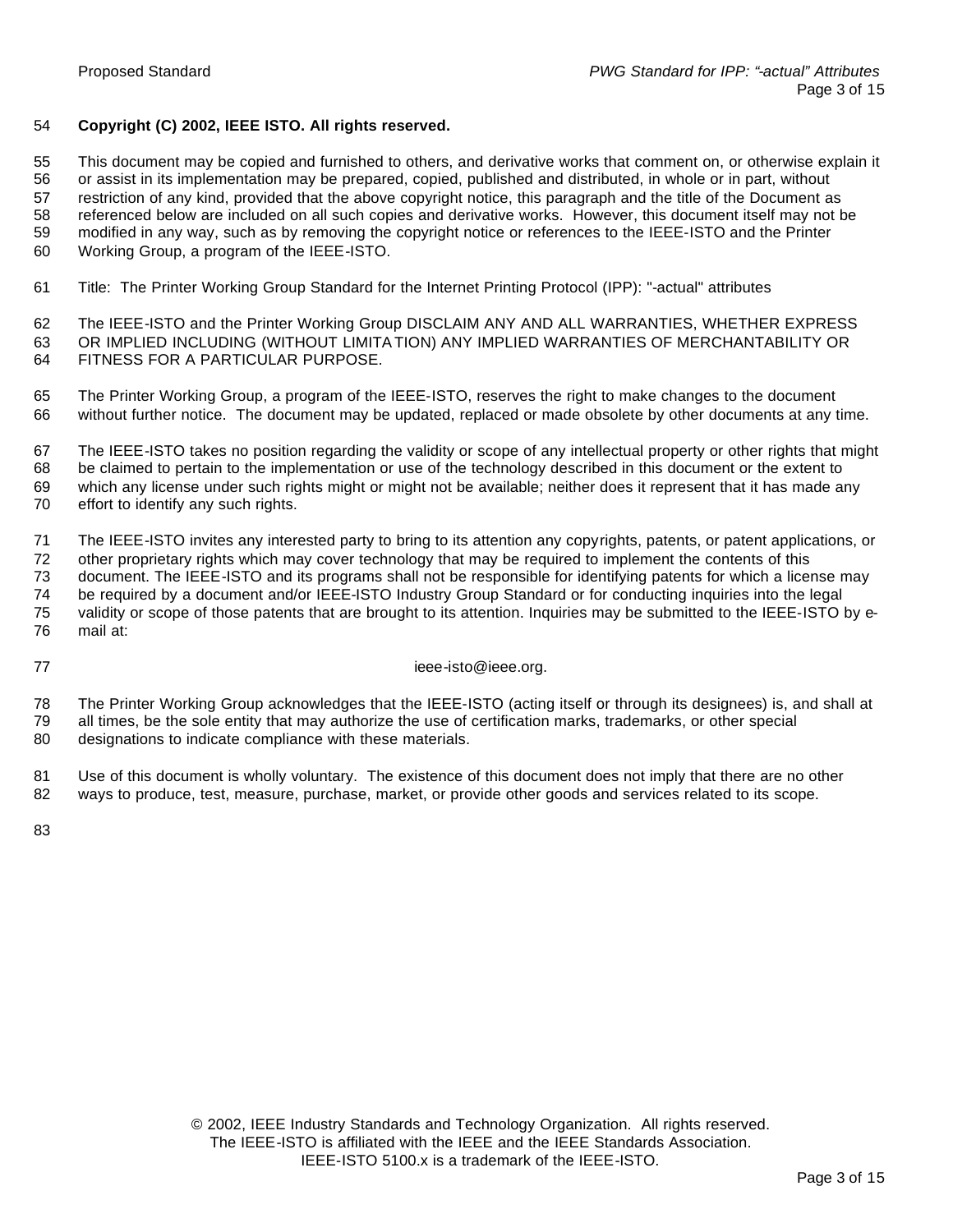#### **About the IEEE-ISTO**

 The IEEE-ISTO is a not-for-profit corporation offering industry groups an innovative and flexible operational forum 86 and support services. The IEEE-ISTO provides a forum not only to develop standards, but also to facilitate activities 87 that support the implementation and acceptance of standards in the marketplace. The organization is affiliated with 88 the IEEE (http://www.ieee.org/) and the IEEE Standards Association (http://standards.ieee.org/).

For additional information regarding the IEEE-ISTO and its industry programs visit http://www.ieee-isto.org.

#### **About the IEEE-ISTO PWG**

 The Printer Working Group (or PWG) is a Program of the IEEE Industry Standards and Technology Organization (ISTO) with member organizations including printer manufacturers, print server developers, operating system providers, network operating systems providers, network connectivity vendors, and print management application developers. The group is chartered to make printers and the applications and operating systems supporting them work together better. All references to the PWG in this document implicitly mean "The Printer Working Group, a Program of the IEEE ISTO." In order to meet this objective, the PWG will document the results of their work as open standards that define print related protocols, interfaces, procedures and conventions. Printer manufacturers and vendors of printer related software will benefit from the interoperability provided by voluntary conformance to these standards.

In general, a PWG standard is a specification that is stable, well understood, and is technically competent, has

- multiple, independent and interoperable implementations with substantial operational experience, and enjoys significant public support.
- For additional information regarding the Printer Working Group visit: http://www.pwg.org

#### **Contact information:**

- IPP Web Page: http://www.pwg.org/ipp/
- IPP Mailing List: ipp@pwg.org
- To subscribe to the ipp mailing list, send the following email:
- 108 1) send it to majordomo@pwg.org
- 2) leave the subject line blank
- 110 3) put the following two lines in the message body:
- 111 subscribe ipp
- end
- Implementers of this specification are encouraged to join the IPP Mailing List in order to participate in any
- discussions of clarifications or review of registration proposals for additional names. Requests for additional media
- names, for inclusion in this specification, should be sent to the IPP Mailing list for consideration.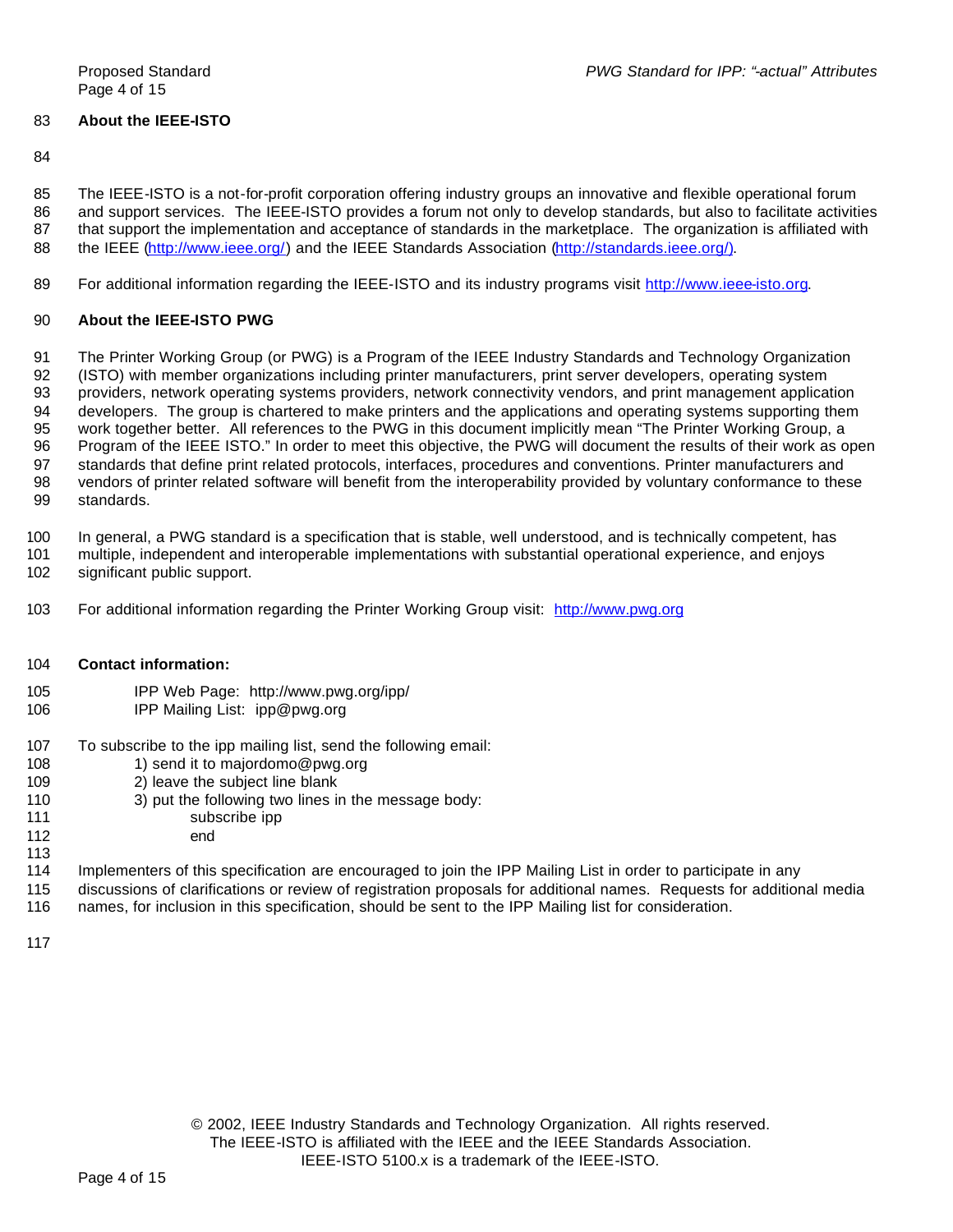#### **Contents** 117

|                | 1.2 |           |
|----------------|-----|-----------|
|                |     |           |
|                | 1.4 |           |
| $\mathbf{2}$   |     |           |
|                |     |           |
|                |     |           |
| 3              |     |           |
|                | 3.1 |           |
|                | 3.2 |           |
|                | 3.3 |           |
|                | 3.4 |           |
|                |     |           |
| 4              |     |           |
| 5              |     |           |
| 6              |     |           |
| $\overline{7}$ |     |           |
|                |     |           |
| 8              |     |           |
|                | 8.1 |           |
|                |     |           |
| 9              |     |           |
|                |     |           |
|                |     |           |
|                |     | 3.5<br>10 |

#### **Tables** 143

| 144 | - "-actual" Job Description a'<br>Table |  |  |
|-----|-----------------------------------------|--|--|
|-----|-----------------------------------------|--|--|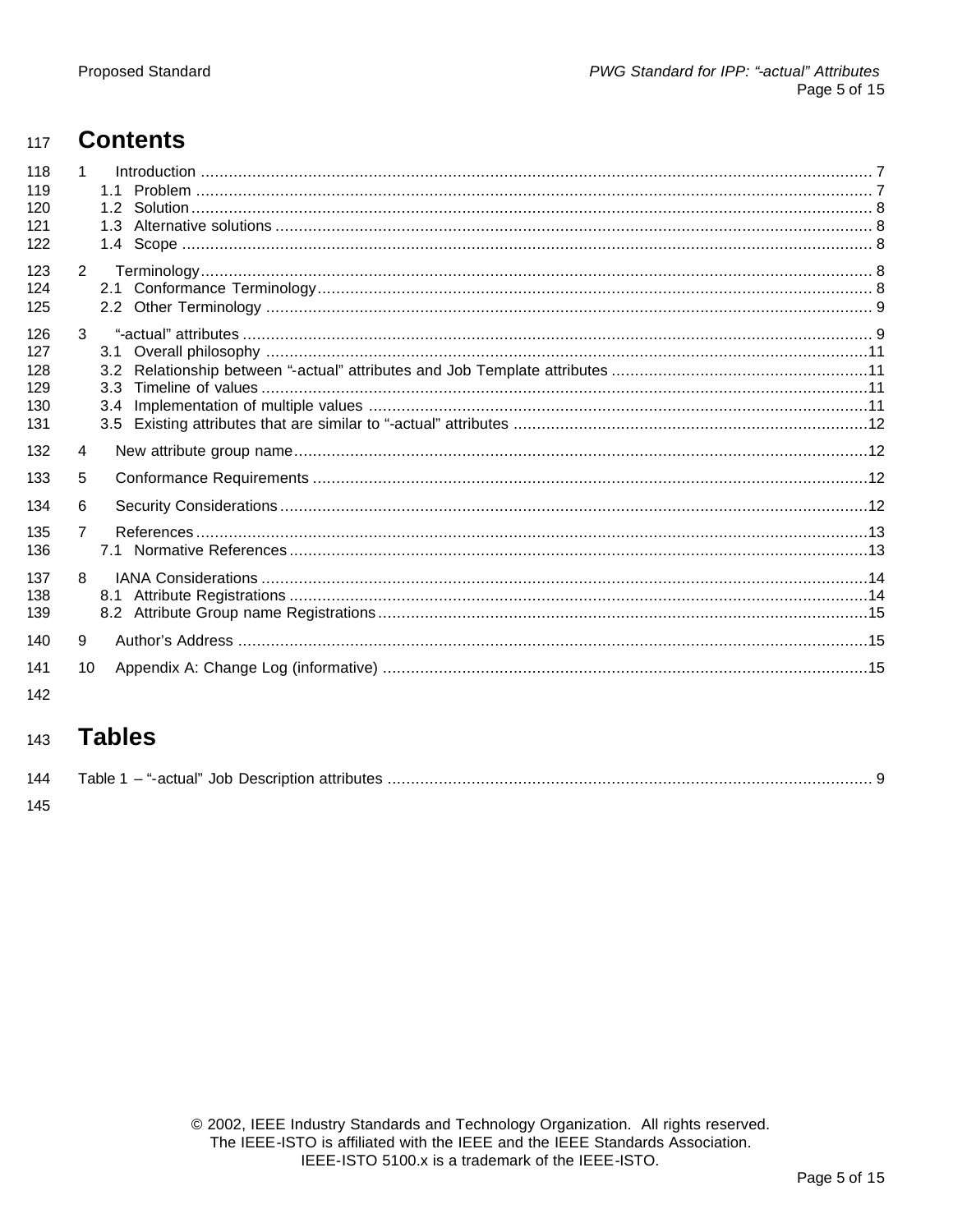Page 6 of 15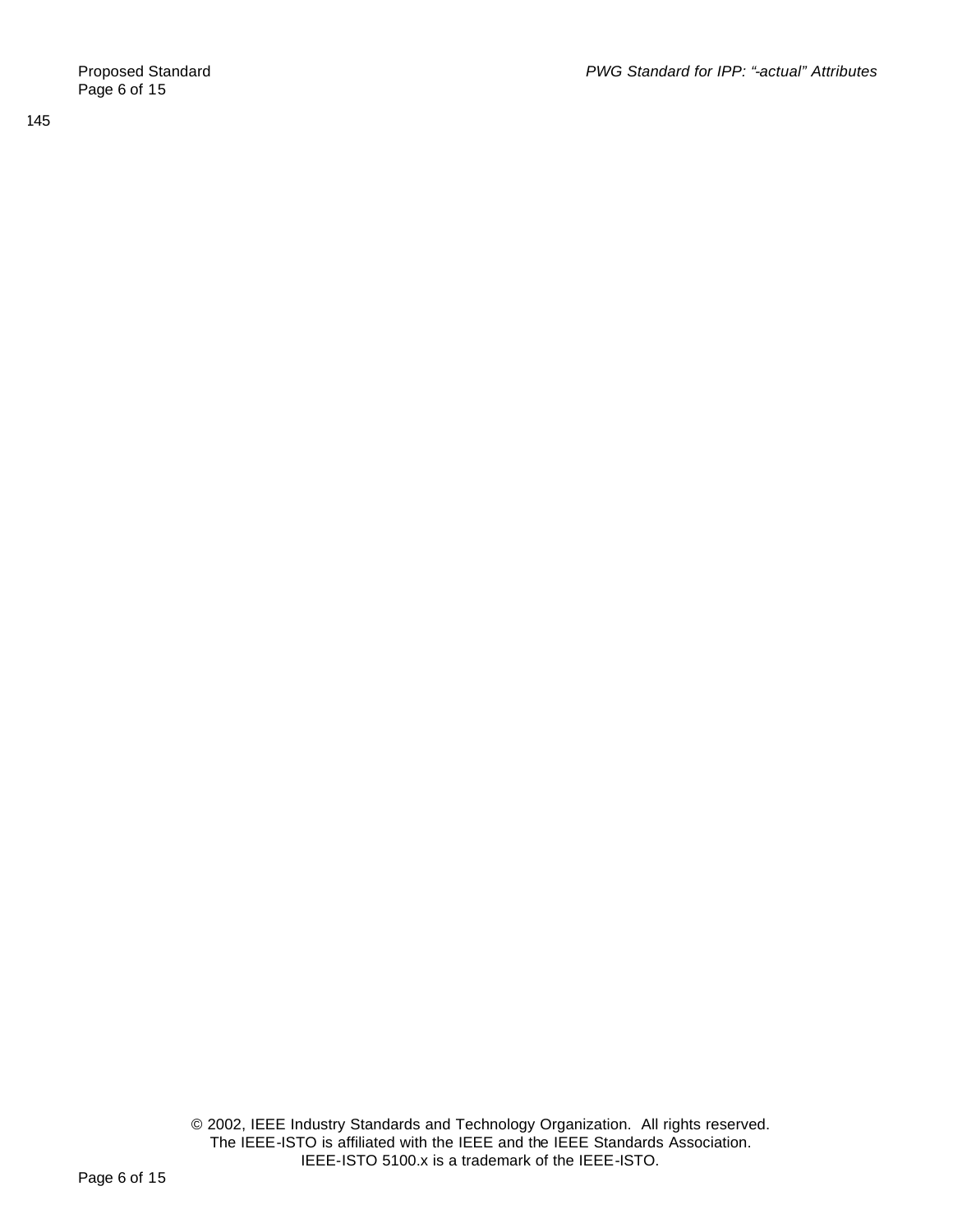## **1 Introduction**

 This document specifies an extension to the Internet Printing Protocol/1.0 (IPP) [RFC2565, RFC2566] and IPP/1.1 [RFC2910, RFC2911]. This extension consists of a set of OPTIONAL Job Description attributes that correspond to the set of Job Template attributes defined in IPP. Specifically, for each Job Template attribute, there is a corresponding "-actual" attribute that reports the value that was actually used, or will be used, in the processing of the job. As an example, along with the "copies" Job Template attribute would be the new "copies-actual" Job Description attribute, which would have a value corresponding to the actual number of copies of the job that were printed (or are going to print).

 These attributes permit an IPP Printer to report much more accurate status to an IPP client. There are two aspects to this. First, the client can determine the true results of a print job regardless of what was specified in the Create- Job or Print-Job operation. But second, a client can often find out *in advance* what the true results are expected to be; for example, it can tell a user "Copy 3 of 7" rather than simply "Copy 3".

These new attributes are OPTIONAL for a Printer to support, and are OPTIONAL for a client to use.

#### **1.1 Problem**

 In IPP/1.0 and IPP/1.1, it is possible for a client to request specific job processing behavior, through the use of the Job Template attributes. Some examples of Job Template attributes are "copies", "sides", and "media". The client specifies these attributes in the Job Creation operation—for example, the Print-Job operation. It is also possible to query the values of those Job Template attributes, using, for example, the Get-Job-Attributes operation. Note that the value returned in a query is always the same as the value that was specified on the Job Creation operation.

 Using the "pdl-override-supported" Printer Description attribute [RFC2911], it is possible for a Printer to indicate that it will attempt to override instructions in the PDL with values given by the Job Template attributes. Imagine a job that was submitted with Job Template attribute "copies" set to 5, but the PDL contained in the job specified 3 copies. A Printer that supports PDL override (that is, returns a value of 'attempted' for the "pdl-override-supported" attribute) promises to attempt to print that job with 5 copies rather than 3.

 Thus, while IPP defines and facilitates a case where the client can request a number of copies through the "copies" attribute and be confident that the request will be honored, in practice, this is not necessarily the most prevalent case.

 First, many clients either do not or cannot specify the Job Template attributes themselves. As an example, a client integrated int o the Windows print subsystem must be either, in Windows terms, a print provider or a print monitor. Neither of these components in the print subsystem have GUIs set up for the user to provide processing behavior requests. Instead, in Windows, these requests are typically made through the print driver and therefore embedded in the PDL of the job.

 Similarly, many Printers do not support PDL override, possibly due to architecture constraints or limits based on the capabilities or cost of the Printer. For such Printers, a Job Template attribute value specified by the client does not necessarily have any correlation with the actual value used; for example, specifying a "copies" value of 3 has absolutely no effect on the number of copies produced.

 Also note that even when the Printer supports PDL override, this is only an indication that the Printer will *attempt* to override. There is no guarantee that the requested value will end up being the "actual" value.

 Therefore, there is a need for a method to allow clients to find out what actually happened with a job: Did it actually print 5 copies?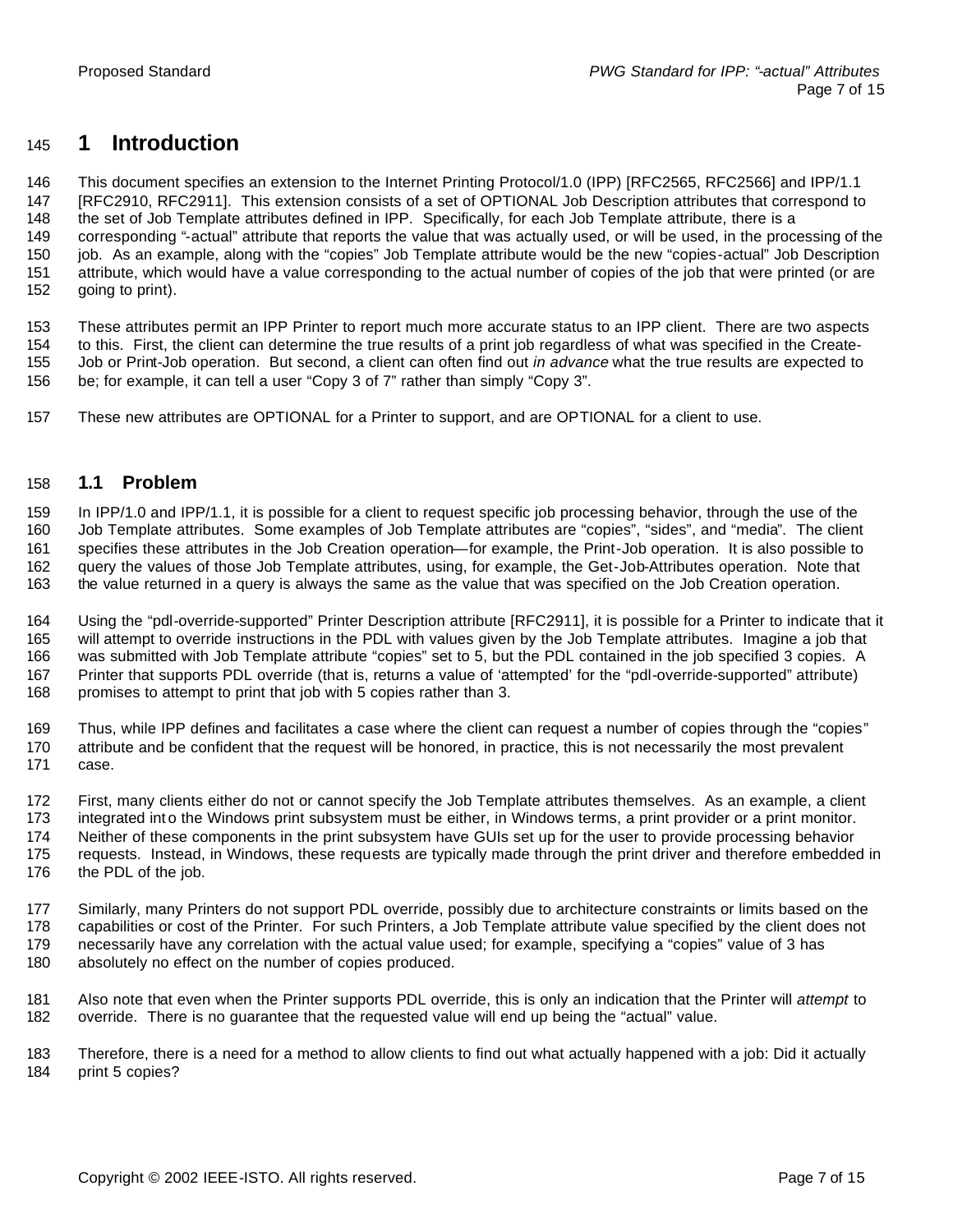Page 8 of 15

#### **1.2 Solution**

 The solution to this problem is to add a set of Job Description attributes to report these "what actually happened" values. There will be one such Job Description attribute for each Job Template attribute. This extends the pre- existing concept that each Job Template attribute has a corresponding "-supported" and "-default" attribute; now there will also be a corresponding "-actual" attribute. These new attributes can be queried using existing operations to retrieve information on what actually happened, or what will actually happen, for a job.

#### **1.3 Alternative solutions**

 There are a number of possible solutions to this problem. The solution discussed in this document is considered to be the one with the least impact on the overall architecture of IPP, creating the least churn on the model while providing full support to clients to discover the "actual" processing behavior.

 Many have remarked that what is being described here is essentially what is currently in the industry being termed a "Job Ticket". Adding full job ticket support to IPP would be beneficial and would solve this problem. However, this effort is expected to be complicated and result in a possibly significant update to the IPP architecture. Also, adding full job ticket support might be too costly for smaller IPP implementations. The solution described here can be thought of as an inexpensive alternative to a full job ticket solution.

#### **1.4 Scope**

 While implementers of this specification may use the "-actual" attributes to perform accounting functions, this specification is intended to address information that is displayed to a human user.

# **2 Terminology**

This section defines terminology used throughout this document.

#### **2.1 Conformance Terminology**

 Capitalized terms, such as **MUST, MUST NOT, REQUIRED, SHOULD, SHOULD NOT, MAY, NEED NOT,** and **OPTIONAL**, have special meaning relating to conformance as defined in RFC 2119 [RFC2119] and [RFC2911] section 12.1. If an implementation supports the extension defined in this document, then these terms apply; otherwise, they do not. These terms define conformance to *this document (and [RFC2911]) only*; they do not affect conformance to other documents, unless explicitly stated otherwise. To be more specific:

 **REQUIRED** - an adjective used to indicate that a conforming IPP Printer implementation MUST support the indicated operation, object, attribute, attribute value, status code, or out-of-band value in requests and responses. See [RFC2911] "Appendix A - Terminology for a definition of "support". *Since support of this entire specification is OPTIONAL for conformance to IPP/1.1, the use of the term REQUIRED in this document means "REQUIRED if this* 

*OPTIONAL specification is implemented".*

 **RECOMMENDED** - an adjective used to indicate that a conforming IPP Printer implementation is recommended to support the indicated operation, object, attribute, attribute value, status code, or out-of-band value in requests and responses. *Since support of this entire specification is OPTIONAL for conformance to IPP/1.1, the use of the term* 

*RECOMMENDED in this document means "RECOMMENDED if this OPTIONAL specification is implemented".*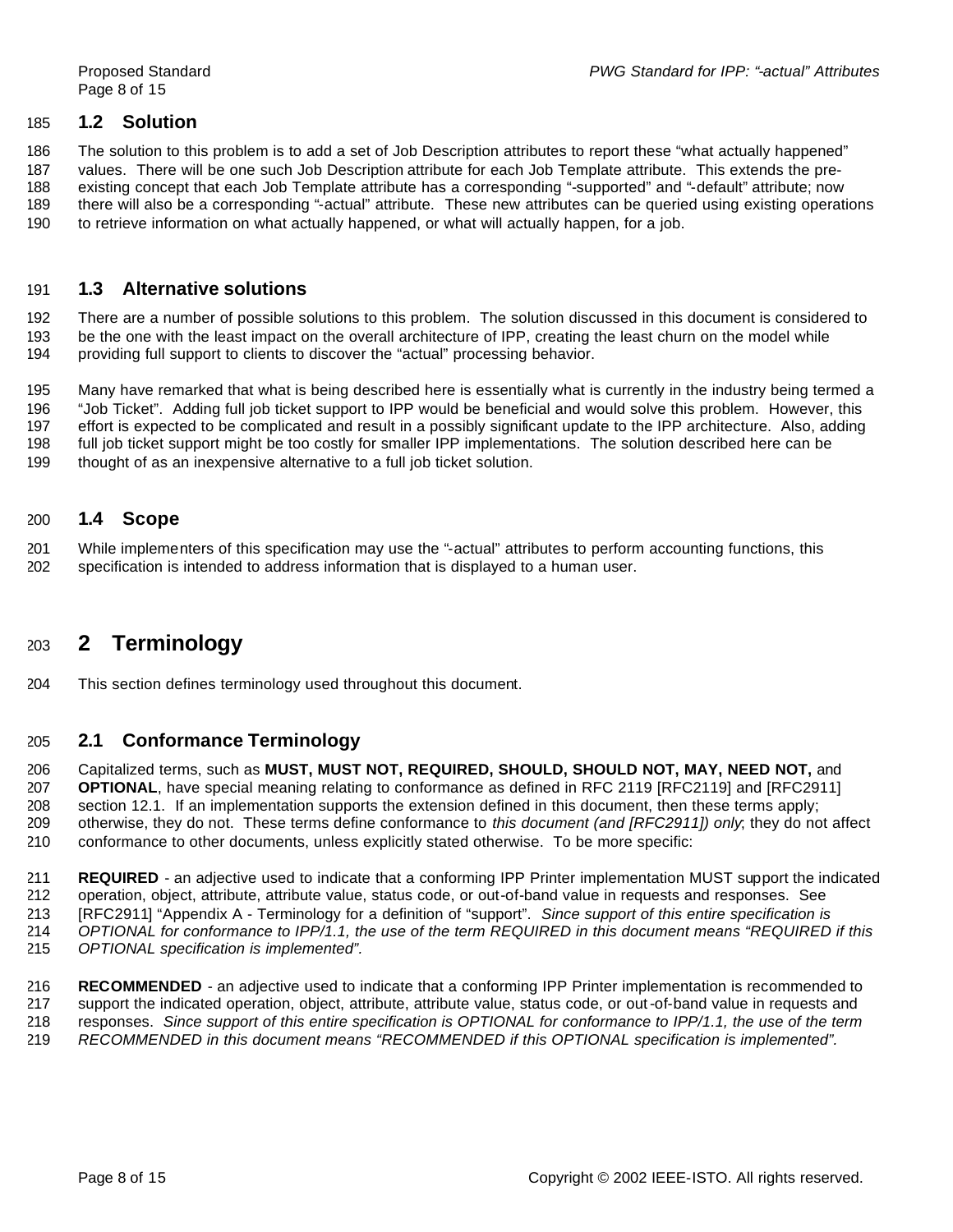- **OPTIONAL**  an adjective used to indicate that a conforming IPP Printer implementation MAY, but is NOT
- REQUIRED to, support the indicated operation, object, attribute, attribute value, status code, or out-of-band value in requests and responses.

#### **2.2 Other Terminology**

 This document uses the same terminology as [RFC2911], such as "**client**", "**Printer**", "**attribute**", "**attribute value**", "**keyword**", "**Job Template attribute**", "**Operation attribute**", "**operation**", "**request**", and "**support**" with the same meaning.

## **3 "-actual" attributes**

 For each Job Template attribute defined in the IPP Model [RFC2566, RFC2911], or defined in any IPP extension document, a new Job Description attribute is defined. This new attribute will be referred to as an "-actual" attribute, since the name of such attributes is found by taking the name of the Job Template attribute and appending "-actual". The "-actual" attribute is multi-valued, where each value has the same syntax as the corresponding Job Template attribute. For example, the "copies" (integer(1:MAX)) Job Template attribute has a new corresponding "copies- actual" (1setOf integer(1:MAX)) Job Description attribute. Another example is the "media-col" (collection) Job Template attribute, which now has a new corresponding "media-col-actual" (1setOf collection) Job Description attribute, where each value in the 1setOf has the same collection syntax, with the same member attributes, as the "media-col" attribute.

 The only exception to the rule that each value of the "-actual" attribute has the same syntax as the corresponding Job Template attribute is for Job Template attributes that are themselves multi-valued. For example, the "finishings" (1setOf (type2 enum)) attribute has a corresponding "finishings-actual" (1setOf (type2 enum)) attribute that has the same syntax; that is, the syntax is (1setOf (type2 enum)) instead of (1setOf (1setOf (type2 enum))).

These new attributes are OPTIONAL for a Printer to support, and are OPTIONAL for a client to use.

 Table 1 lists the "-actual" Job Description attributes for all Job Template attributes in existence in approved IPP specifications as of the date of this document.

#### **Table 1 – "-actual" Job Description attributes**

| Job Template Attribute                   | "-actual" Job Description attribute                      | Reference            |
|------------------------------------------|----------------------------------------------------------|----------------------|
| copies (integer(1:MAX))                  | copies-actual (1setOf integer(1:MAX))                    | [RFC2911] §4.2.5     |
| cover-back (collection)                  | cover-back-actual (1setOf (collection))                  | [PWG5100.3] §3.1     |
| cover-front (collection)                 | cover-front-actual (1setOf (collection))                 | [PWG5100.3] §3.1     |
| document-overrides (1setOf collection)   | document-overrides-actual (1setOf collection)            | [PWG5100.4] §5.1     |
| finishings (1setOf (type2 enum))         | finishings-actual (1setOf (type2 enum))                  | [RFC2911] §4.2.6 and |
|                                          |                                                          | [PWG5100.1] §2       |
| finishings-col (collection)              | finishings-col-actual (1setOf (collection))              | [PWG5100.3] §3.2     |
| force-front-side (1setOf integer(1:MAX)) | force-front-side-actual (1setOf (1setOf integer(1:MAX))) | [PWG5100.3] §3.3     |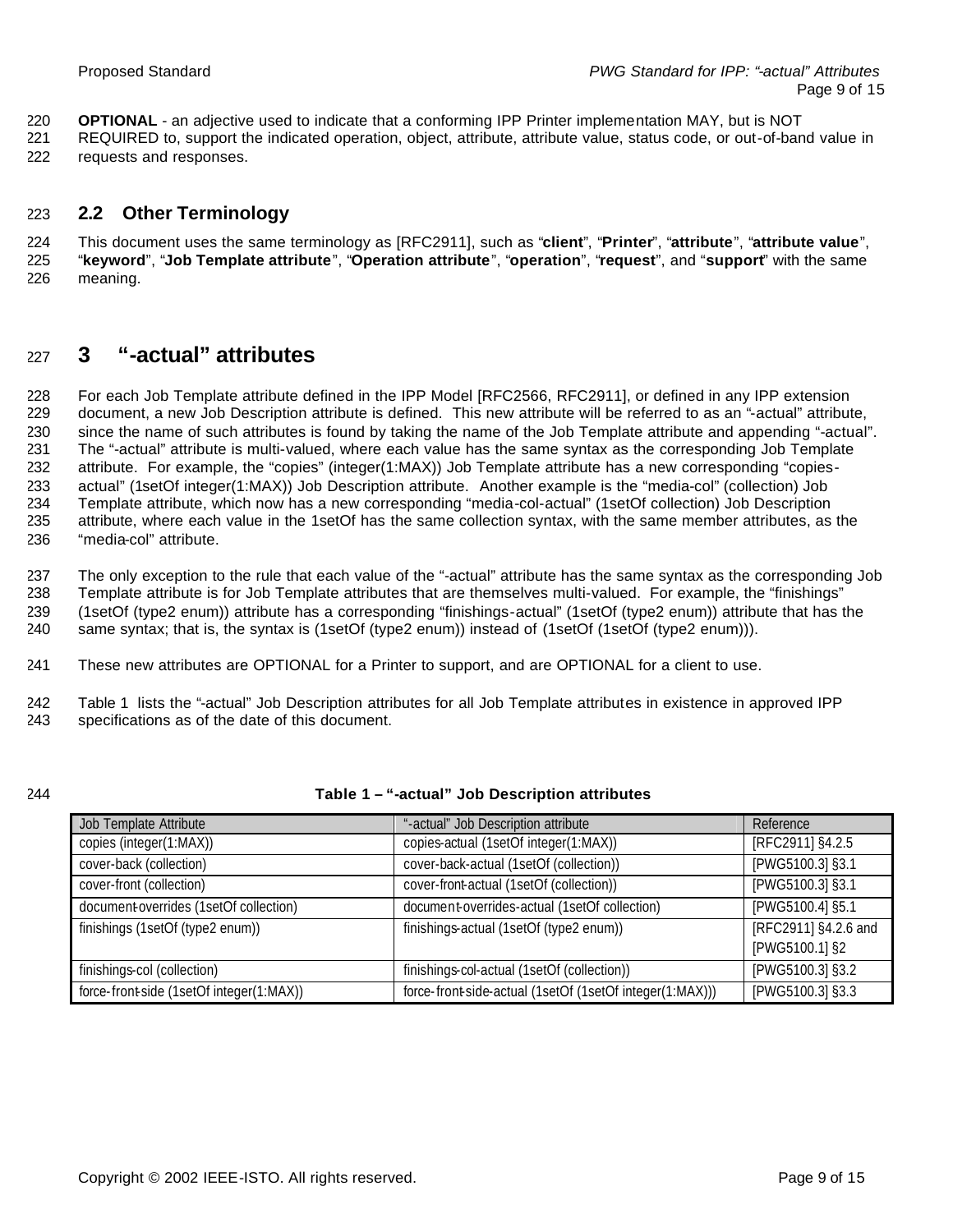| <b>Job Template Attribute</b>                      | "-actual" Job Description attribute                                   | Reference           |
|----------------------------------------------------|-----------------------------------------------------------------------|---------------------|
| imposition-template (type3 keyword   name(MAX))    | imposition-template-actual (1setOf (type3 keyword                     | [PWG5100.3] §3.4    |
|                                                    | name(MAX))                                                            |                     |
| insert-sheet (collection)                          | insert-sheet-actual (1setOf (collection))                             | [PWG5100.3] §3.5    |
| job-account-id (name(MAX))                         | job-account-id-actual (1setOf (name(MAX)))                            | [PWG5100.3] §3.6    |
| job-accounting-sheets (collection)                 | job-accounting-sheets-actual (1setOf (collection))                    | [PWG5100.3] §3.8    |
| job-accounting-user-id (name(MAX))                 | job-accounting-user-id-actual (1setOf (name(MAX)))                    | [PWG5100.3] §3.7    |
| job-error-sheet (collection)                       | job-error-sheet-actual (1setOf (collection))                          | [PWG5100.3] §3.9    |
| job-hold-until (type3 keyword   name)              | job-hold-until-actual (1setOf (type3 keyword   name))                 | [RFC2911] §4.2.2    |
| job-message-to-operator (text(MAX))                | job-message-to-operator-actual (1setOf (text(MAX)))                   | [PWG5100.3] §3.10   |
| job-priority (integer(1:100))                      | job-priority-actual (1setOf integer(1:100))                           | [RFC2911] §4.2.1    |
| job-sheets (type3 keyword   name)                  | job-sheets-actual (1setOf (type3 keyword   name))                     | [RFC2911] §4.2.3    |
| job-sheets-col (collection)                        | job-sheets-col-actual (1setOf (collection))                           | [PWG5100.3] §3.11   |
| job-sheet-message (text(MAX))                      | job-sheet-message-actual (1setOf (text(MAX)))                         | [PWG5100.3] §3.12   |
| media (type3 keyword   name(MAX))                  | media-actual (1setOf (type3 keyword   name(MAX)))                     | [RFC2911] §4.2.11   |
| media-col (collection)                             | media-col-actual (1setOf (collection))                                | [PWG5100.3] §3.13   |
| media-input-tray-check (type3 keyword   name(MAX)) | media-input tray-check-actual (1setOf (type3 keyword  <br>name(MAX))) | [PWG5100.3] §3.14   |
| multiple-document-handling (type2 keyword)         | multiple-document-handling-actual (1setOf (type2<br>keyword))         | [RFC2911] §4.2.4    |
| number-up (integer(1:MAX))                         | number-up-actual (1setOf integer(1:MAX))                              | [RFC2911] §4.2.9    |
| orientation-requested (type2 enum)                 | orientation-requested-actual (1setOf (type2 enum))                    | [RFC2911] §4.2.10   |
| output-bin (type2 keyword   name(MAX))             | output-bin-actual (1setOf (type2 keyword   name(MAX)))                | [PWG5100.2] §2.1    |
| page-delivery (type2 keyword)                      | page-delivery-actual (1setOf (type2 keyword))                         | [PWG5100.3] §3.15   |
| page-order-received (type2 keyword)                | page-order-received-actual (1setOf (type2 keyword))                   | [PWG5100.3] §3.16   |
| page-overrides (1setOf collection)                 | page-overrides-actual (1setOf collection)                             | [PWG5100.4] §5.2    |
| page-ranges (1setOf rangeOfInteger(1:MAX))         | page-ranges-actual (1setOf rangeOfInteger(1:MAX))                     | [RFC2911] §4.2.7    |
| pages-per-subset (1setOf integer)                  | pages-per-subset-actual (1setOf integer)                              | [PWG5100.4] §5.3    |
| presentation-direction-number-up (type2 keyword)   | presentation-direction-number-up-actual (1setOf (type2<br>keyword))   | [PWG5100.3] §3.17   |
| print-quality (type2 enum)                         | print-quality-actual (1setOf (type2 enum))                            | [RFC2911] §4.2.13   |
| printer-resolution (resolution)                    | printer-resolution-actual (1setOf resolution)                         | [RFC2911] §4.2.12   |
| separator-sheets (collection)                      | separator-sheets-actual (1setOf (collection))                         | [PWG5100.3] §3.18   |
| sheet-collate (type2 keyword)                      | sheet-collate-actual (1setOf (type2 keyword))                         | [RFC3381] §3.1      |
| sides (type2 keyword)                              | sides-actual (1setOf (type2 keyword))                                 | [RFC2911] §4.2.8    |
| x-image-position (type2 keyword)                   | x-image-position-actual (1setOf (type2 keyword))                      | [PWG5100.3] §3.19.2 |
| x-image-shift (integer (MIN:MAX))                  | x-image-shift-actual (1setOf (integer (MIN:MAX)))                     | [PWG5100.3] §3.19.3 |
| x-side1-image-shift (integer (MIN:MAX))            | x-side1-image-shift-actual (1setOf (integer (MIN:MAX)))               | [PWG5100.3] §3.19.4 |
| x-side2-image-shift (integer (MIN:MAX))            | x-side2-image-shift-actual (1setOf (integer (MIN:MAX)))               | [PWG5100.3] §3.19.5 |
| y-image-position (type2 keyword)                   | y-image-position-actual (1setOf (type2 keyword))                      | [PWG5100.3] §3.19.6 |
| y-image-shift (integer (MIN:MAX))                  | y-image-shift-actual (1setOf (integer (MIN:MAX)))                     | [PWG5100.3] §3.19.7 |
| y-side1-image-shift (integer (MIN:MAX))            | y-side1-image-shift-actual (1setOf (integer (MIN:MAX)))               | [PWG5100.3] §3.19.8 |
| y-side2-image-shift (integer (MIN:MAX))            | y-side2-image-shift-actual (1setOf (integer (MIN:MAX)))               | [PWG5100.3] §3.19.9 |

245

246 Note that Table 1 is not meant to be an exhaustive list of the "-actual" attributes a Printer might implement, as it lists 247 only those attributes in existence in approved IPP standard documents as of the date of this document. For any Job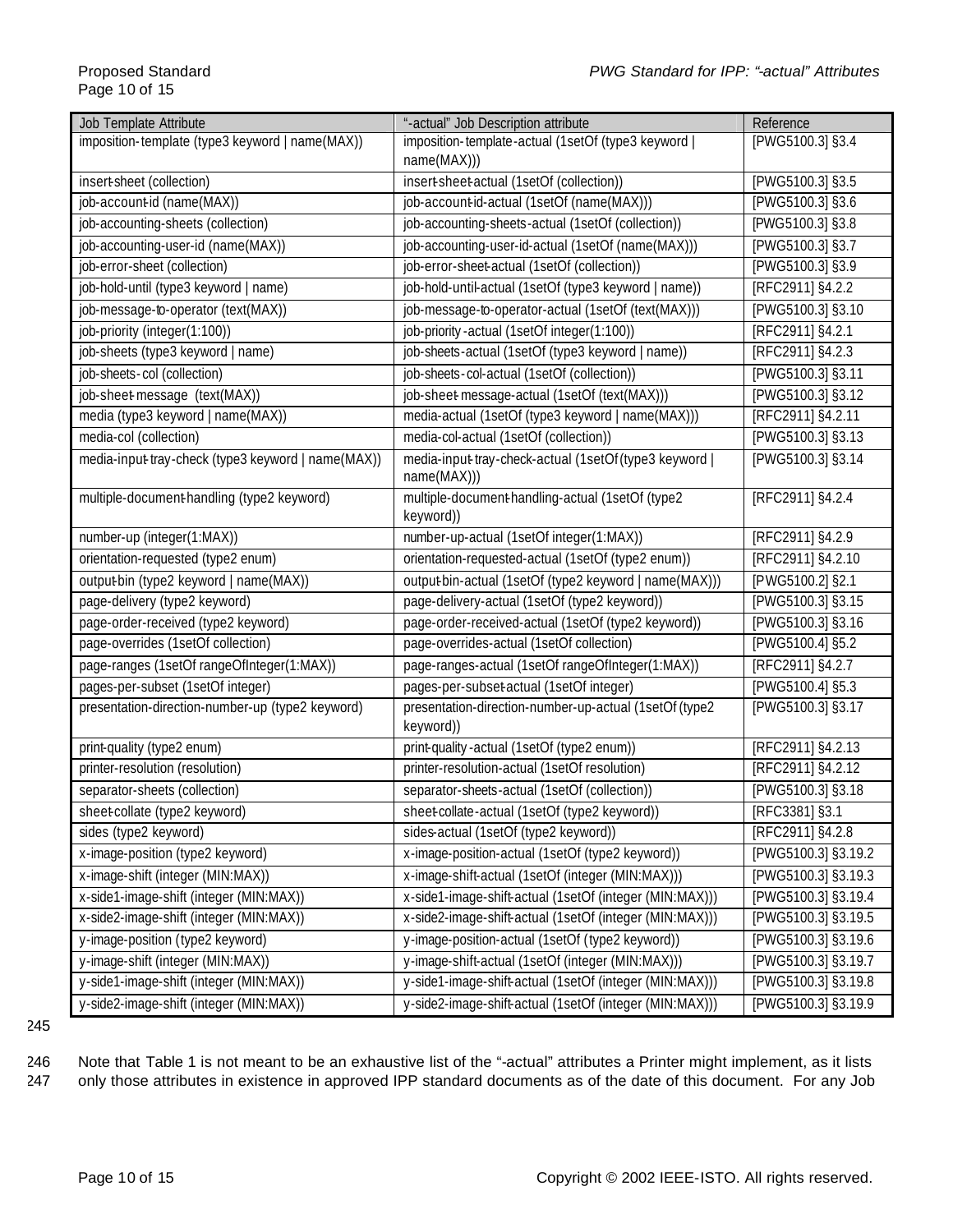Template attributes created by past, present, or future IPP standard documents, this specification states that a corresponding "-actual" Job Description attribute exists and can be implemented by a Printer or queried by a client.

#### **3.1 Overall philosophy**

 These attributes are to be set on a "best effort" basis by the Printer. It cannot be expected that a Printer that can return a known value for some "-actual" attribute will never return the 'unknown' value for that attribute. Also, a Printer does not guarantee the accuracy of the value until the job/document has moved to a completion state (job-state/document-state is 'completed', 'canceled', or 'aborted').

 In the same vein, a client SHOULD be robust in its use of these attributes, being able to handle both when the attribute is unknown and when the attribute changes value, including changing to a value different than that specified 257 by the client. For example, the client might query for job attributes and present the status string "Printed page 2 of 4, Copy 3" since the "copies-actual" attribute was returned as 'unknown'. Then, the very next query it makes might have an updated "copies -actual" value, since the Printer had just determined the value, so the next status string presented might be "Printed page 3 of 4, Copy 3 of 6".

#### **3.2 Relationship between "-actual" attributes and Job Template attributes**

 A very important point about the new "-actual" attributes is that support for them is not in any way tied to the support for the corresponding Job Template attributes. For example, a Printer that does not support the "copies" Job Template attribute SHOULD support the "copies-actual" Job Description attribute if the Printer knows how many copies printed for a job.

 Similarly, whether or not a value for a Job Template attribute was included in the Job Creation operation, the Printer 267 SHOULD return the corresponding "-actual" attribute if the value is known.

#### **3.3 Timeline of values**

 As with all Job Description attributes, if the value of a supported "-actual" attribute is not yet known for a job, it MUST be returned with the out-of-band 'unknown' value in any query.

 The value of an "-actual" attribute can change during the processing of a Job. The most obvious possible change is from 'unknown' to an actual value, but other possibilities exist as well. For example, a Printer might be planning on printing 5 copies of a job, but due to some error or to the job being canceled, the job might only print 3 copies. In this case, the "copies-actual" value would start at 5, then change to 3 at the point the Printer determines the final copy count will be 3.

 A printer that supports a Job Template attribute in such a way that the value of the attribute overrides any instructions in the PDL SHOULD populate the corresponding "-actual" attribute at the time at which it reads the Job Template attribute. On the other hand, for an attribute where the PDL might override the value provided for the Job Template attribute, the Printer SHOULD wait until the PDL has been sufficiently processed to determine the true value of the "- actual" attribute before populating it. In any case, a Printer MUST NOT return a value that it does not believe is the correct value; that is, even though the Printer can change the value later, it should never "guess" at the value.

#### **3.4 Implementation of multiple values**

 As discussed above, all "-actual" attributes are multi-valued. If a certain attribute has more than one value for a Job, such as a job that prints partly simplex and partly duplex, the Printer SHOULD include all values, in the order they were used. For a given attribute, a printer MUST return a value that is a "true" set, with no duplicates.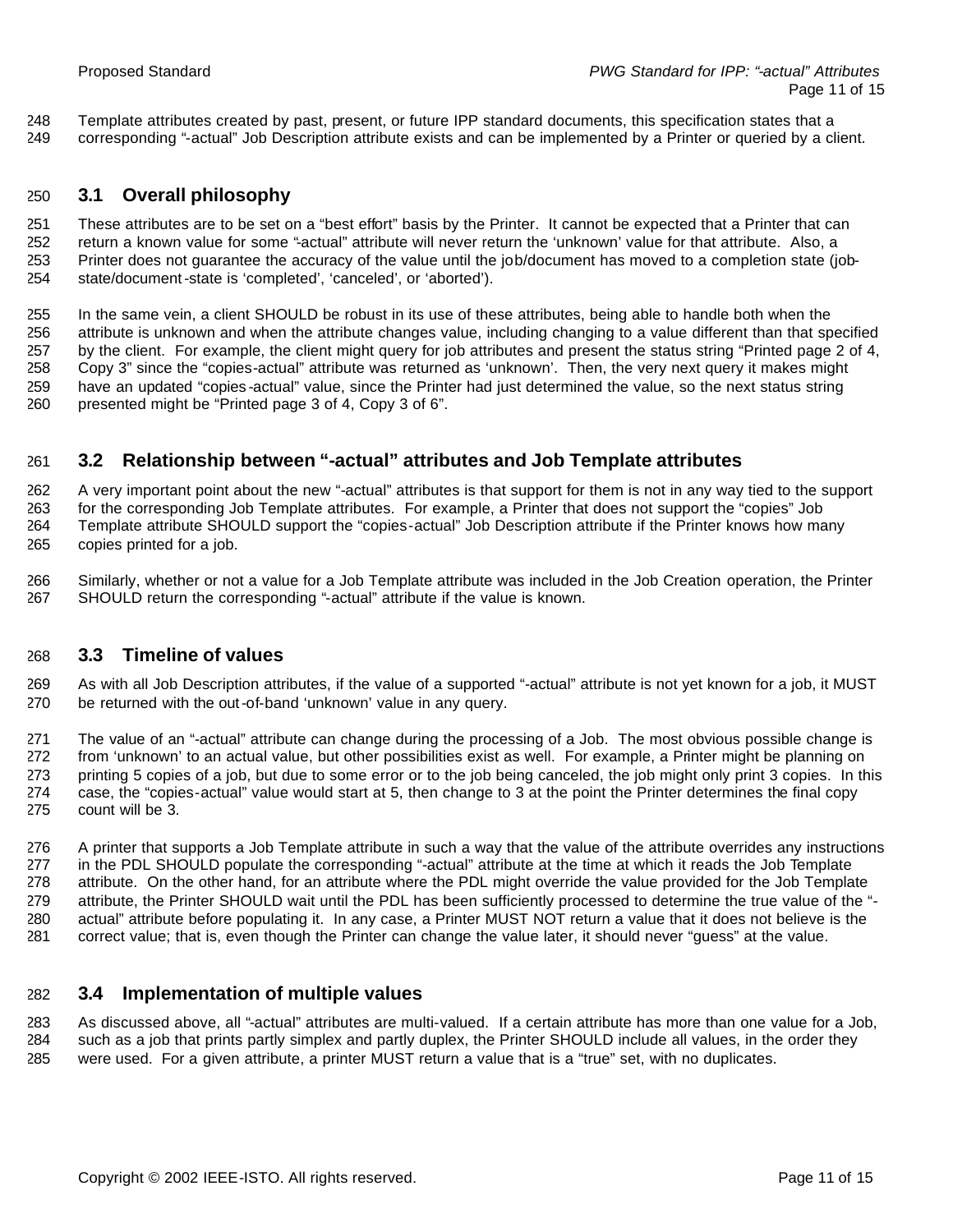Page 12 of 15

 To obtain more fine-grained information, the "page-overrides-actual" and "document-overrides -actual" attributes can be used. For example, the "page-overrides-actual" attribute could be used to report that a job printed page 1 in simplex and the rest of the job in duplex. For more information on the format of these two attributes, see [PWG5100.4].

#### **3.5 Existing attributes that are similar to "-actual" attributes**

 There are three existing attributes in IPP that function in a similar way to the new "-actual" attributes: the "job-k- octets", "job-impressions", and "job-media-sheets" attributes. These attributes can be specified as operation attributes of a Job Creation operation, and are also available as Job Description attributes. When queried, the Printer can return the value that was specified in the creation operation, or can return a different value that it has determined to be more accurate. For more information on these attributes, see [RFC2911], §4.3.17 and §3.2.1.1.

## **4 New attribute group name**

 To accommodate the ability of a client to query the "-actual" attributes, a new attribute group name is defined for use with the Get-Job-Attributes and Get-Jobs operations. In addition to the existing attribute groups defined in [RFC2911] §3.3.4, the following attribute group name is now defined:

- 300 'job-actual': the subset of the "-actual" Job Description attributes specified in this document that the implementation supports for Job objects.
- To conform to this specification, a Printer MUST support the 'job-actual' keyword.

## **5 Conformance Requirements**

To conform to this specification, a Printer or client MUST comply with the descriptions in sections 3 and 4 above.

 To conform to this specification, a printer SHOULD support an "-actual" attribute if it knows the value through any means, such as through the value of the corresponding Job Template attribute, through the value specified on an IPP "Set" operation [RFC3380], through the PDL, or through some means external to IPP or the PDL.

 Although a number of optional extensions to IPP are referred to in this document, support for those extensions is not required in order to support the "-actual" attributes extension defined in this specification. For example, although this specification defines new Job Description attributes to go along with the Job Template attributes defined in the "Production Printing Attributes – Set 1" optional extension to IPP [PWG5100.3], a Printer or client could implement or

use "-actual" attributes without implementing the Job Template attributes defined in [PWG5100.3].

## **6 Security Considerations**

This specification will have no impact on the security burden of or potential threats to the importing system.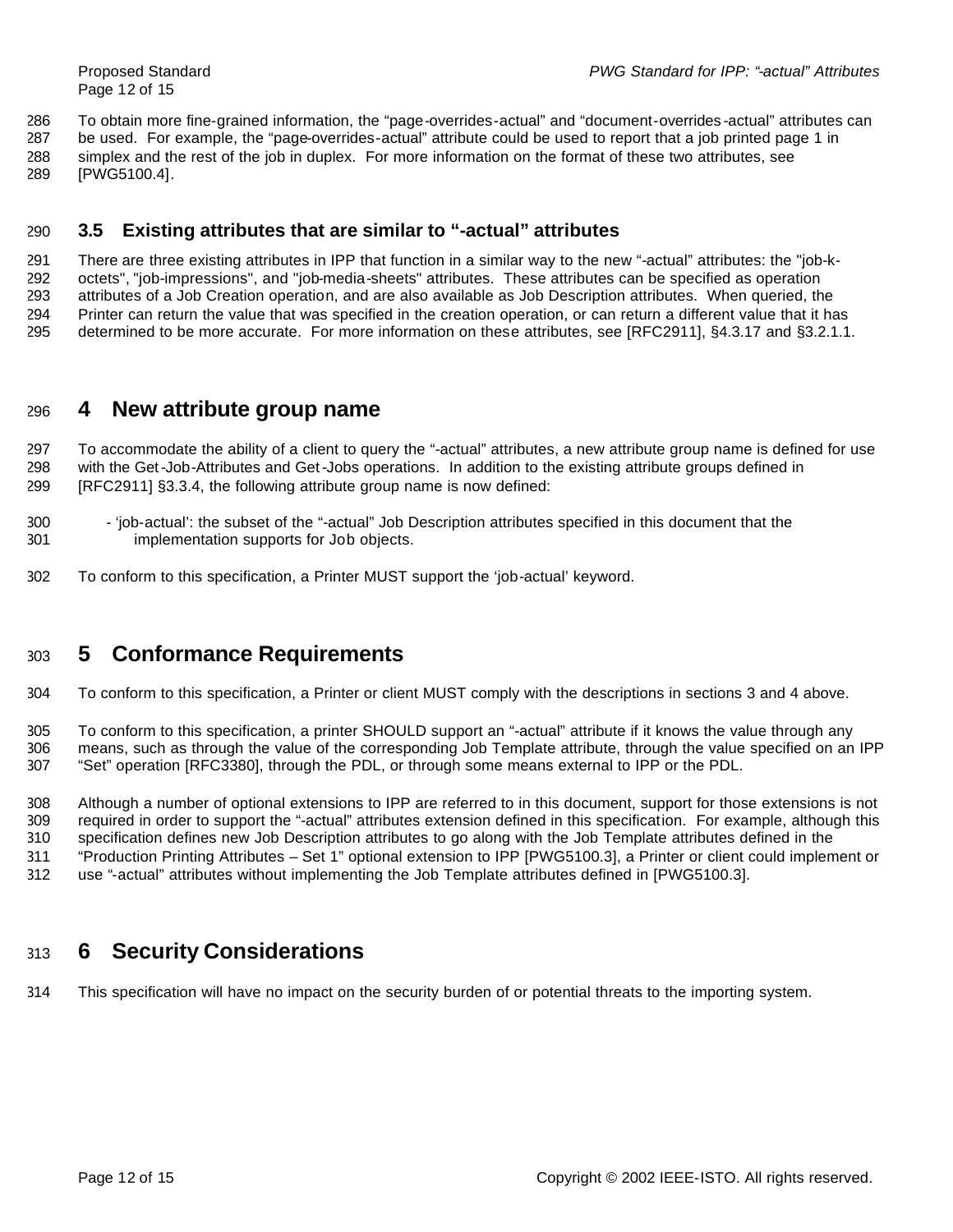## **7 References**

#### **7.1 Normative References**

 [PWG5100.1] Hastings, T., and D. Fullman, "Internet Printing Protocol (IPP): "finishings" attribute value extension", IEEE- ISTO 5100.1-2001, February 5, 2001, ftp://ftp.pwg.org/pub/pwg/standards/pwg5100.1.pdf. [PWG5100.2] Hastings, T., and R. Bergman, "Internet Printing Protocol (IPP): output-bin attribute extension", IEEE-ISTO 5100.2-2001, February 7, 2001, ftp://ftp.pwg.org/pub/pwg/standards/pwg5100.2.pdf. [PWG5100.3] Ocke, K., and T. Hastings, "Internet Printing Protocol (IPP): Production Printing Attributes – Set 1", IEEE- ISTO 5100.3-2001, February 12, 2001, ftp://ftp.pwg.org/pub/pwg/standards/pwg5100.3.pdf. [PWG5100.4] Herriot, R., and K. Ocke, "Internet Printing Protocol (IPP): Override Attributes for Documents and Pages", IEEE-ISTO 5100.4-2001, February 7, 2001, ftp://ftp.pwg.org/pub/pwg/standards/pwg5100.4.pdf. 329 [RFC2119] S. Bradner, "Key words for use in RFCs to Indicate Requirement Levels", RFC 2119, March 1997. [RFC2565] Herriot, R., Butler, S., Moore, P. and R. Turner, "Internet Printing Protocol/1.0: Encoding and Transport", RFC 2565, April 1999. [RFC2566] deBry, R., Hastings, T., Herriot, R., Isaacson, S. and P. Powell, "Internet Printing Protocol/1.0: Model and Semantics", RFC 2566, April 1999. [RFC2910] 338 Herriot, R., Butler, S., Moore, P., Turner, R. and J. Wenn, "Internet Printing Protocol/1.1: Encoding and Transport", RFC 2910, September 2000. [RFC2911] Hastings, T., Herriot, R., deBry, R., Isaacson, S. and P. Powell, "Internet Printing Protocol/1.1: Model and Semantics", RFC 2911, September 2000. [RFC3380] Hastings, T., Herriot, R., Kugler, C. and H. Lewis, "Internet Printing Protocol (IPP): Job and Printer Set Operations", RFC 3380, September 2002. 346 [RFC3381] Hastings, T., Lewis, H., and R. Bergman, "Internet Printing Protocol (IPP): Job Progress Attributes", RFC 3381, September 2002.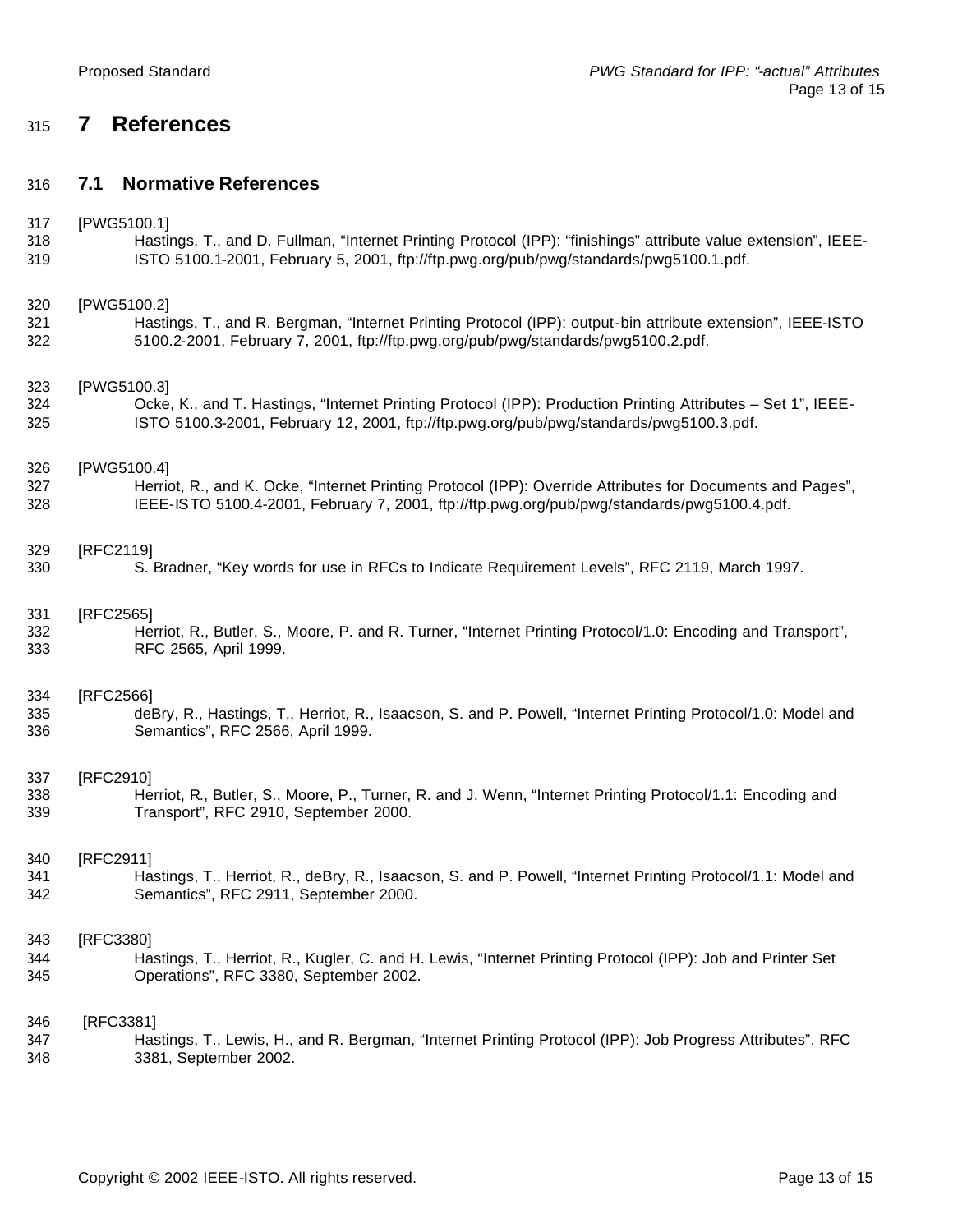## **8 IANA Considerations**

 This section contains the registration information for IANA to add to the various IPP Registries according to the procedures defined in [RFC2911] section 6 to cover the definitions in this document. The resulting registrations will be published in the http://www.iana.org/assignments/ipp-registrations registry.

#### **8.1 Attribute Registrations**

 The following table lists all the attributes defined in this document. These are to be registered according to the procedures in [RFC2911] section 6.2.

```
356 Job Description attributes:
357 copies-actual (1setOf integer(1:MAX))<br>358 cover-back-actual (1setOf (collection
     358 cover-back-actual (1setOf (collection))
359 cover-front-actual (1setOf (collection))
360 document-overrides-actual (1setOf collection)
361 finishings-actual (1setOf (type2 enum))
362 finishings-col-actual (1setOf (collection))
363 force-front-side-actual (1setOf (1setOf integer(1:MAX)))
364 imposition-template-actual (1setOf (type3 keyword | name(MAX)))
365 insert-sheet-actual (1setOf (collection))
366 job-account-id-actual (1setOf (name(MAX)))
367 job-accounting-sheets-actual (1setOf (collection))
368 job-accounting-user-id-actual (1setOf (name(MAX)))
369 job-error-sheet-actual (1setOf (collection))
370 job-hold-until-actual (1setOf (type3 keyword | name))
371 job-message-to-operator-actual (1setOf (text(MAX)))
372 job-priority-actual (1setOf integer(1:100))
373 job-sheets-actual (1setOf (type3 keyword | name))
374 job-sheets-col-actual (1setOf (collection))
375 job-sheet-message-actual (1setOf (text(MAX)))
376 media-actual (1setOf (type3 keyword | name(MAX)))
377 media-col-actual (1setOf (collection))
378 media-input-tray-check-actual (1setOf (type3 keyword | name(MAX)))<br>379 multiple-document-handling-actual (1setOf (type2 keyword))
     multiple-document-handling-actual (1setOf (type2 keyword))
380 number-up-actual (1setOf integer(1:MAX))
381 orientation-requested-actual (1setOf (type2 enum))
382 output-bin-actual (1setOf (type2 keyword | name(MAX)))<br>383 page-delivery-actual (1setOf (type2 keyword))
     page-delivery-actual (1setOf (type2 keyword))
384 page-order-received-actual (1setOf (type2 keyword))
385 page-overrides-actual (1setOf collection)
386 page-ranges-actual (1setOf rangeOfInteger(1:MAX))
387 pages-per-subset-actual (1setOf integer)
388 presentation-direction-number-up-actual (1setOf (type2 keyword))
389 print-quality-actual (1setOf (type2 enum))
390 printer-resolution-actual (1setOf resolution)
391 separator-sheets-actual (1setOf (collection))
392 sheet-collate-actual (1setOf (type2 keyword))<br>393 sides-actual (1setOf (type2 keyword))
     sides-actual (1setOf (type2 keyword))
394 x-image-position-actual (1setOf (type2 keyword))
395 x-image-shift-actual (1setOf (integer (MIN:MAX)))
     396 x-side1-image-shift-actual (1setOf (integer (MIN:MAX)))
397 x-side2-image-shift-actual (1setOf (integer (MIN:MAX)))
398 y-image-position-actual (1setOf (type2 keyword))
```